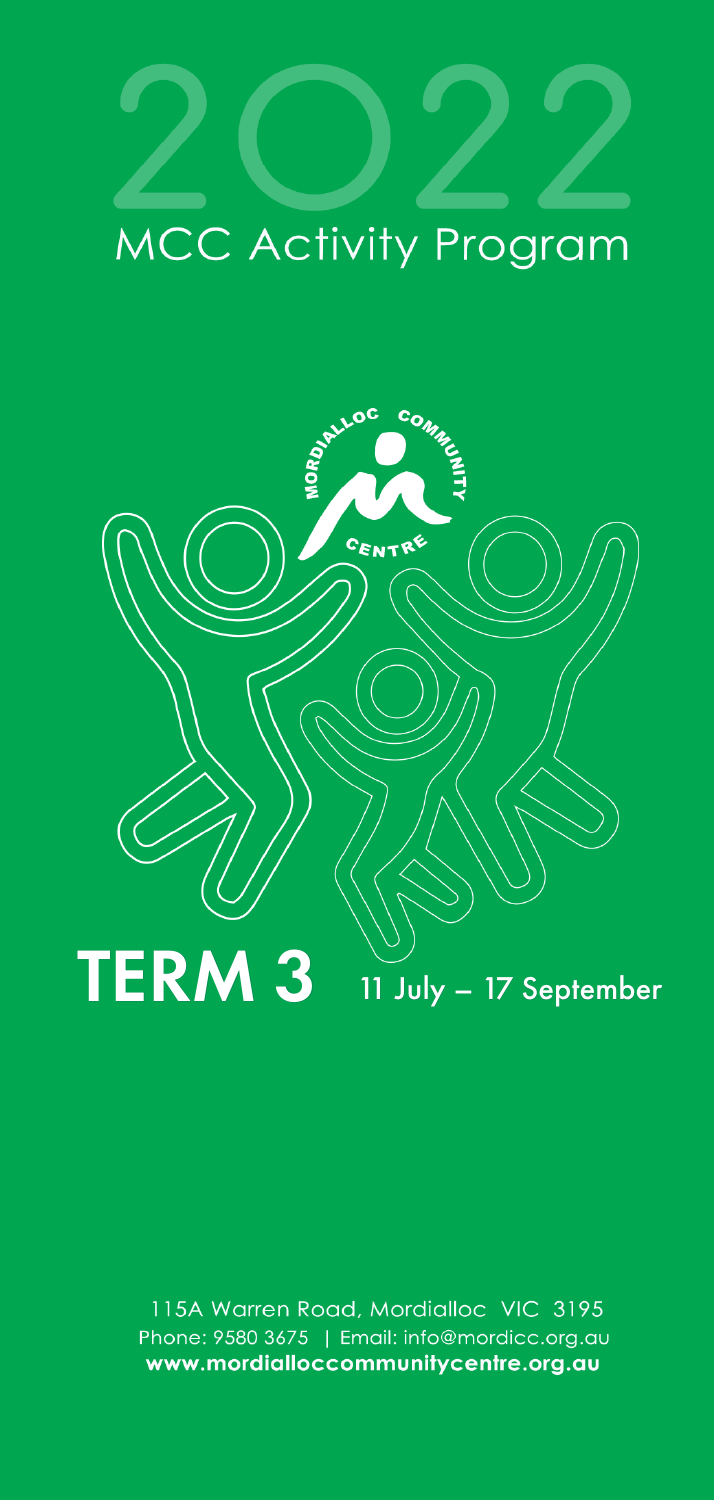## Monday 10 weeks

### Kindygym

| 2 years   | 9.45am - 10.30am  | \$130,00 term | Gvm |
|-----------|-------------------|---------------|-----|
| 3 years   | 10.30am - 11.15am | \$130,00 term | Gvm |
| 4-5 years | 11.30am - 12.30pm | \$140,00 term | Gvm |
|           |                   |               |     |

### Senior Activities

| Tai Chi              | $9.15$ am - 10.15am | \$9.50      | class | МP |
|----------------------|---------------------|-------------|-------|----|
| <b>Mordi Walkers</b> | 9.30am - 11.30am    | <b>FREE</b> |       |    |
| Easy Exercise        | 10.30am - 11.30am   | \$8.50      | class | S1 |
| <b>Star Weaving</b>  | 10.30am             | Free        |       |    |

### **Dance**

| Sub Junior Jazz (6-8 years)      | $4.00pm - 4.45pm$     | \$105,00 term | S1             |
|----------------------------------|-----------------------|---------------|----------------|
| Inter C2 Jazz (10-13 years)      | $4.45$ pm $-5.45$ pm  | \$125.00 term | S1             |
| Sub Junior Acro (6-8years)       | $4.45$ pm - $5.30$ pm | \$105.00 term | S <sub>2</sub> |
| Under 13 Elite (by Selection)    | $5.00pm - 6.00pm$     | \$125,00 term | <b>PSC</b>     |
| Junior Ballet (8-11 years)       | $5.30pm - 6.30pm$     | \$125.00 term | S <sub>2</sub> |
| Inter C/B Ballet (10-15 years)   | $6.00pm - 7.00pm$     | \$125,00 term | S <sub>1</sub> |
| Inter A Contemporary (14+ years) | $6.00pm - 7.00pm$     | \$125.00 term | <b>PSC</b>     |
| Inter A/B Hip Hop (13+ years)    | $7.00pm - 8.00pm$     | \$125.00 term | <b>PSC</b>     |
|                                  |                       |               |                |

*Dance ages are a guide only, experience and ability are taken into account when placing students in classes.*

### **Gymnastics**

| Pre-Beginners 4 - 5 years | $4.00pm - 5.00pm$ | \$140.00 term     | Gym |
|---------------------------|-------------------|-------------------|-----|
| WAG Level 1               | $4.00pm - 5.30pm$ | \$180,00 term     | Gym |
| WAG Level 2               | 5.30pm - 7.30pm   | \$235,00 term     | Gym |
| WAG Level 3               | $4.30pm - 7.30pm$ | \$350,00 term     | Gym |
| WAG Level 3 (Squad Team)  | $5.00pm - 7.30pm$ | cost - see office | Gym |



PSC/PA - Parkdale Secondary College Performing Arts Centre | PSC - Parkdale Secondary College Sporting Facility G - Gym | S1 - Studio 1 | S2 - Studio 2 | MP - Multipurpose Room | MR - Meeting Room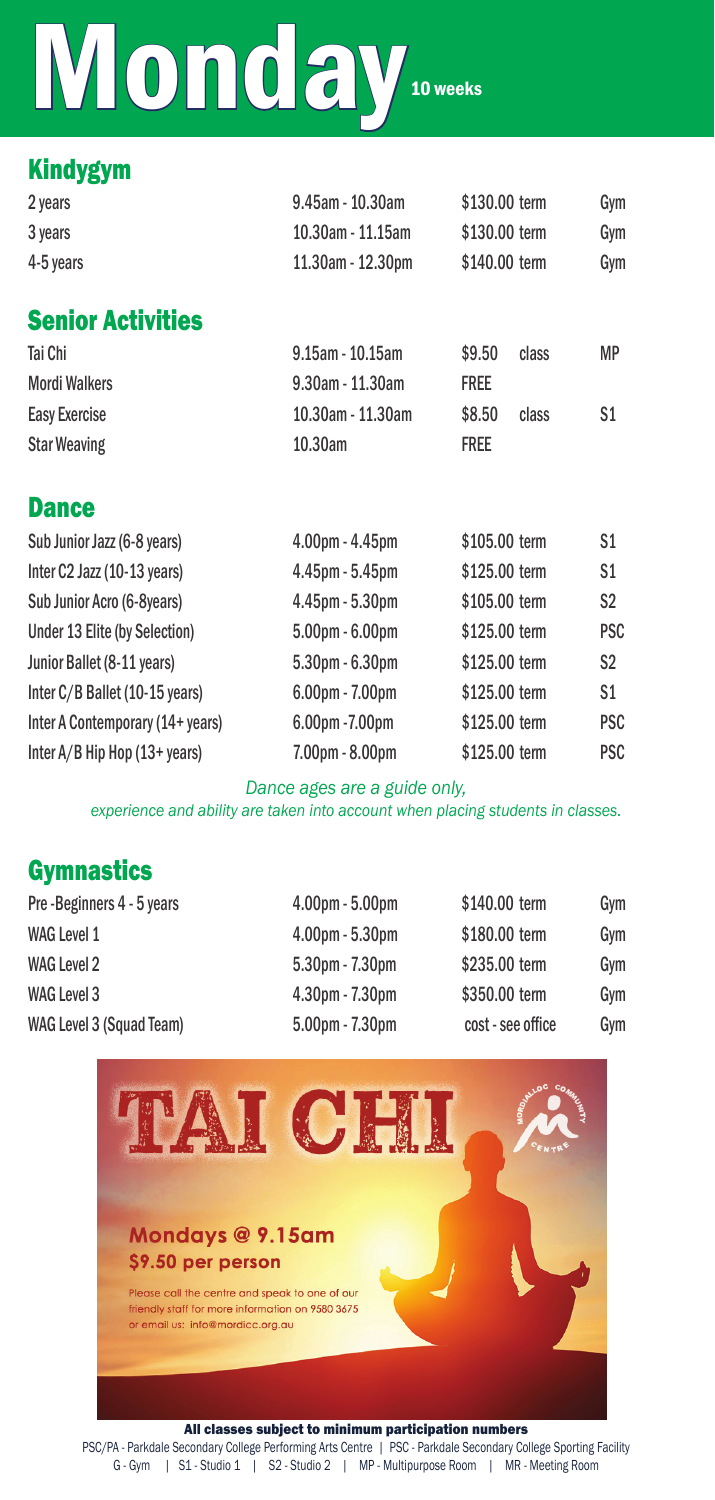## Tuesday **In Wester**

### Kindygym

| 2 years   | $9.45$ am - 10.30am | \$130,00 term | Gvm |
|-----------|---------------------|---------------|-----|
| 3 years   | 10.30am - 11.15am   | \$130,00 term | Gvm |
| 4-5 years | 11.30am - 12.30pm   | \$140,00 term | Gvm |
|           |                     |               |     |

### Senior Activities

| Senior's Bike Riding Group   | $9.30$ am - 11.00am   | \$40.00 Annual |           |           |
|------------------------------|-----------------------|----------------|-----------|-----------|
| <b>Table Tennis</b>          | $9.30$ am - 10.30am   | \$3.50         | session   | S1        |
| <b>Western Style Mahjong</b> | 10.00am - 12.00pm     | \$3.50         | p/session | <b>MP</b> |
| Masala Bhangra               | $6.30$ pm – $7.30$ pm | \$10.00        | per class | <b>MP</b> |

### **Dance Dance Dance** *Contract <b>Contract*

| Mini Acro (5-7 years)              | $4.00pm - 4.45pm$     | \$105,00 term | S1             |
|------------------------------------|-----------------------|---------------|----------------|
| Mini Hip Hop (5-7 years)           | $4.15$ pm - $5.00$ pm | \$105,00 term | S2             |
| Inter C Contemporary (10-13 years) | $5.00$ pm - $6.00$ pm | \$125,00 term | S1             |
| Junior Hip Hop (8-11 years)        | $5.00$ pm $-6.00$ pm  | \$125,00 term | S2             |
| Inter Acro (10-14 years)           | 6.00pm - 7.00pm       | \$125,00 term | S <sub>2</sub> |

### *Dance ages are a guide only,*

*experience and ability are taken into account when placing students in classes.*

### **Gymnastics**

| Beginners (6-7 years)    | $4.00pm - 5.00pm$ | \$140.00 term     | Gym |
|--------------------------|-------------------|-------------------|-----|
| WAG Level 4 (Squad Team) | $4.00pm - 7.00pm$ | cost - see office | Gvm |
| <b>WAG Level 1</b>       | $5.00pm - 6.30pm$ | \$180,00 term     | Gvm |
| WAG Level 5 (Squad Team) | $4.00pm - 7.30pM$ | cost - see office | Gym |
| WAG Level 3              | $4.30pm - 7.30pm$ | \$350,00 term     | Gym |



All classes subject to minimum participation numbers<br>PSC/PA - Parkdale Secondary College Performing Arts Centre | PSC - Parkdale Secondary College Sporting Facility G - Gym | S1 - Studio 1 | S2 - Studio 2 | MP - Multipurpose Room | MR - Meeting Room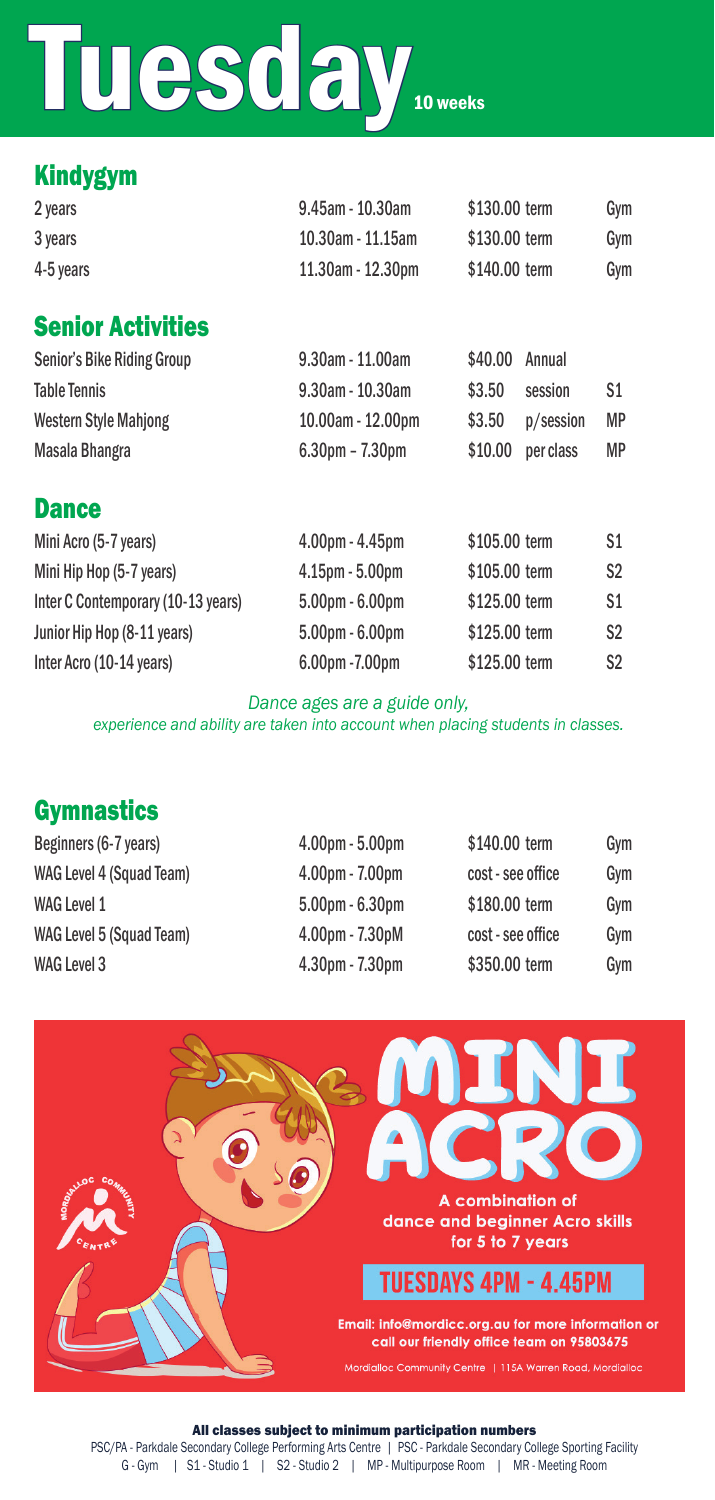## Wednesday 10 weeks

### Kindygym

| 1-3 years | $9.45$ am - 10.30am | \$130,00 term | Gvm |
|-----------|---------------------|---------------|-----|
| 1-3 years | 10.30am - 11.15am   | \$130,00 term | Gym |
| 4-5 years | 11.30am-12.30pm     | \$140,00 term | Gym |

### Senior Activities

| Easy Exercise       | $9.15$ am - 10.15am                                     | \$8.50<br>p/class | S1   |
|---------------------|---------------------------------------------------------|-------------------|------|
| <b>Indoor Bowls</b> | 10.45am - 12.30pm                                       | \$3.00<br>session | S1   |
| <b>Karate</b>       |                                                         |                   |      |
| $D = d = 0$         | $F \cap \cap_{n \to \infty}$ $\cap \cap_{n \to \infty}$ | $AADE$ $AOL2$     | 8.8D |

| Beginner (6+ years) | $5.30pm - 6.30pm$ | \$125.00 term | MР        |
|---------------------|-------------------|---------------|-----------|
| Junior (10+ years)  | $6.30pm - 7.30pm$ | \$125,00 term | <b>MP</b> |

### Hoopskills - Basketball

| $5 - 6$ years              | $4.00pm - 4.45pm$     | \$100,00 term | <b>PSC</b> |
|----------------------------|-----------------------|---------------|------------|
| 7 - 8 years                | $4.45$ pm - $5.30$ pm | \$100,00 term | <b>PSC</b> |
| <b>Netskills - Netball</b> |                       |               |            |
| 5-8 years                  | $5.30$ pm - $6.15$ pm | \$100,00 term | <b>PSC</b> |

### **Dance**

| Inter A Jazz $(14 + \text{years})$    | $4.00pm - 5.00pm$     | \$125.00 term | S1             |
|---------------------------------------|-----------------------|---------------|----------------|
| Beginner Ballet (5-7 years)           | $4.15$ pm $- 5.00$ pm | \$105,00 term | S <sub>1</sub> |
| Under 17 Elite (selection only)       | $5.00pm - 6.00pm$     | \$125.00 term | S1             |
| Beginner Jazz (5-7 years)             | $5.00pm - 5.45pm$     | \$105.00 term | S <sub>2</sub> |
| Junior Acro (8-11 years)              | $5.45$ pm - $6.45$ pm | \$125,00 term | S <sub>2</sub> |
| Extension Ballet (selection only)     | $6.00pm - 7.00pm$     | \$125,00 term | S <sub>1</sub> |
| Senior/Advanced Jazz (selection only) | $7.15pm - 8.30pm$     | \$135,00 term | <b>PSC</b>     |

### *Dance ages are a guide only,*

*experience and ability are taken into account when placing students in classes.*

### **Gymnastics**

| WAG Level 1 | $4.00$ pm - $5.30$ pm | \$180,00 term | Gvm |
|-------------|-----------------------|---------------|-----|
| WAG Level 5 | $4.30pm - 7.30pm$     | \$350,00 term | Gvm |
| WAG Level 3 | $4.30pm - 7.30pm$     | \$350,00 term | Gvm |
| WAG Level 2 | $5.30$ pm - $7.30$ pm | \$235,00 term | Gym |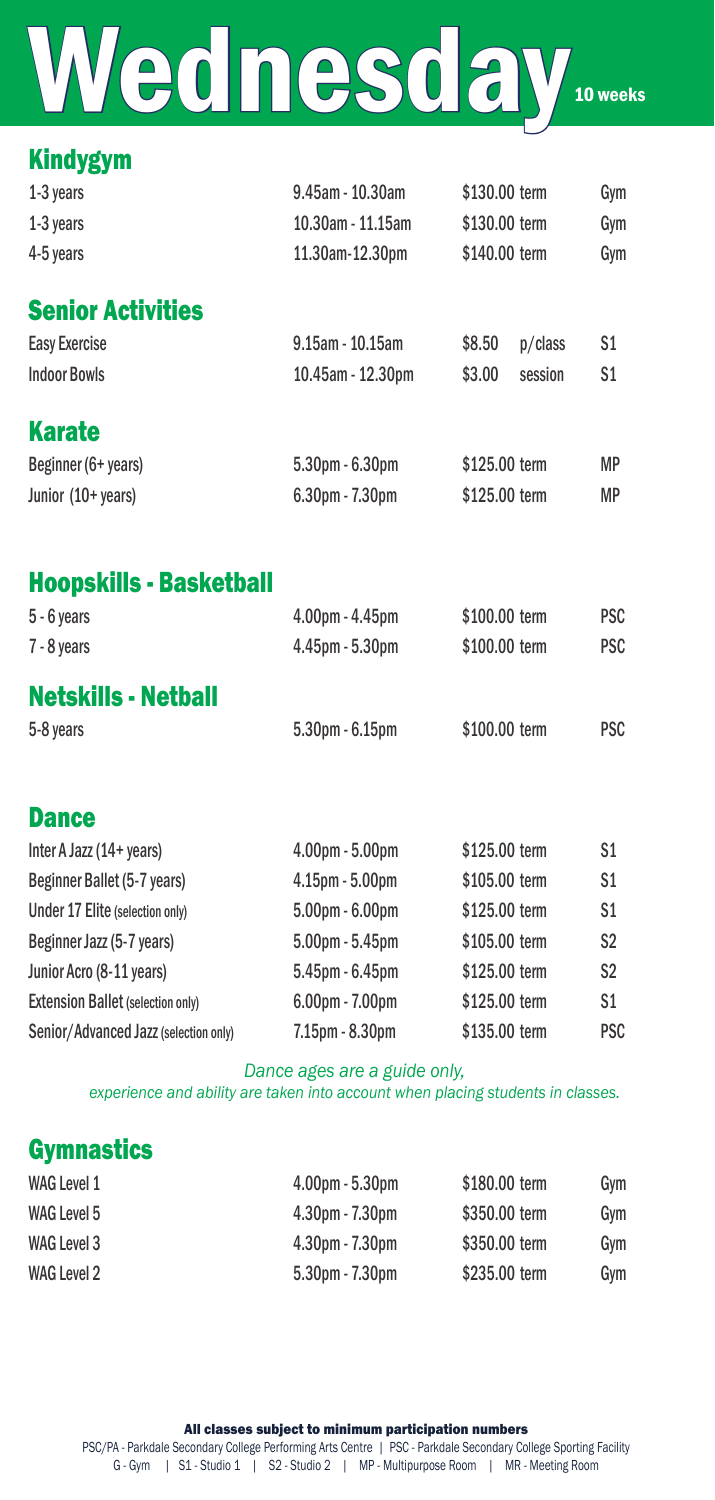# Thursday 10 weeks

### Senior Activities

| Senior's Bike Riding Group | $9.30$ am - 11.00am | \$40,00 Annual |                   |     |
|----------------------------|---------------------|----------------|-------------------|-----|
| Zumba                      | 10.00am - 10.45am   | \$9.50         | Class             | S1  |
| Prymeball                  | 11.00am - 12.30pm   |                | $$3.50$ p/session | Gvm |

| <b>Dance</b>                                                |                   |               |                |
|-------------------------------------------------------------|-------------------|---------------|----------------|
| Junior/Inter C Tap (8-13 years)                             | $4.00pm - 5.00pm$ | \$125.00 term | S1             |
| Inter C Hip Hop (10-13 years)                               | $4.00pm - 5.00pm$ | \$125.00 term | S2             |
| Junior Contemporary (8-11 years)                            | $4.00pm - 5.00pm$ | \$125.00 term | MP             |
| Inter $A/B$ Tap (13 + years)                                | $5.00pm - 6.00pm$ | \$125.00 term | S <sub>1</sub> |
| Open Elite (by Selection)                                   | $5.00pm - 6.15pm$ | \$135.00 term | S <sub>2</sub> |
| Junior Jazz (8-11 years)                                    | $5.00pm - 6.00pm$ | \$125.00 term | MP             |
| Inter B1 Contemporary (12-15 years)                         | $6.00pm - 7.00pm$ | \$125.00 term | S <sub>1</sub> |
| Inter B2 Contemporary (12 - 15 years)                       | $6.00pm - 7.00pm$ | \$125.00 term | <b>MP</b>      |
| Senior/Advanced Contemporary (by Selection) 6.15pm - 7.15pm |                   | \$125.00 term | S2             |
| Inter B Jazz (12-15 years)                                  | 7.00pm - 8.00pm   | \$125.00 term | S1             |
| Senior/Advanced Hip Hop (by Selection)                      | 7.15pm - 8.15pm   | \$125.00 term | S <sub>2</sub> |

### *Dance ages are a guide only,*

*experience and ability are taken into account when placing students in classes.*

### **Gymnastics**

| Beginners 6-7 years    | $4.00pm - 5.00pm$ | \$140,00 term     | Gym |
|------------------------|-------------------|-------------------|-----|
| WAG level 5 Squad Team | $4.00pm - 7.30pm$ | cost - see office | Gym |
| WAG Level 3 Squad Team | $4.00pm - 7.00pm$ | cost - see office | Gvm |
| WAG Level 4            | $4.30pm - 7.30pm$ | \$350,00 term     | Gvm |
| WAG Level 1            | $5.00pm - 6.30pm$ | \$180.00 term     | Gym |



PSC/PA - Parkdale Secondary College Performing Arts Centre | PSC - Parkdale Secondary College Sporting Facility G - Gym | S1 - Studio 1 | S2 - Studio 2 | MP - Multipurpose Room | MR - Meeting Room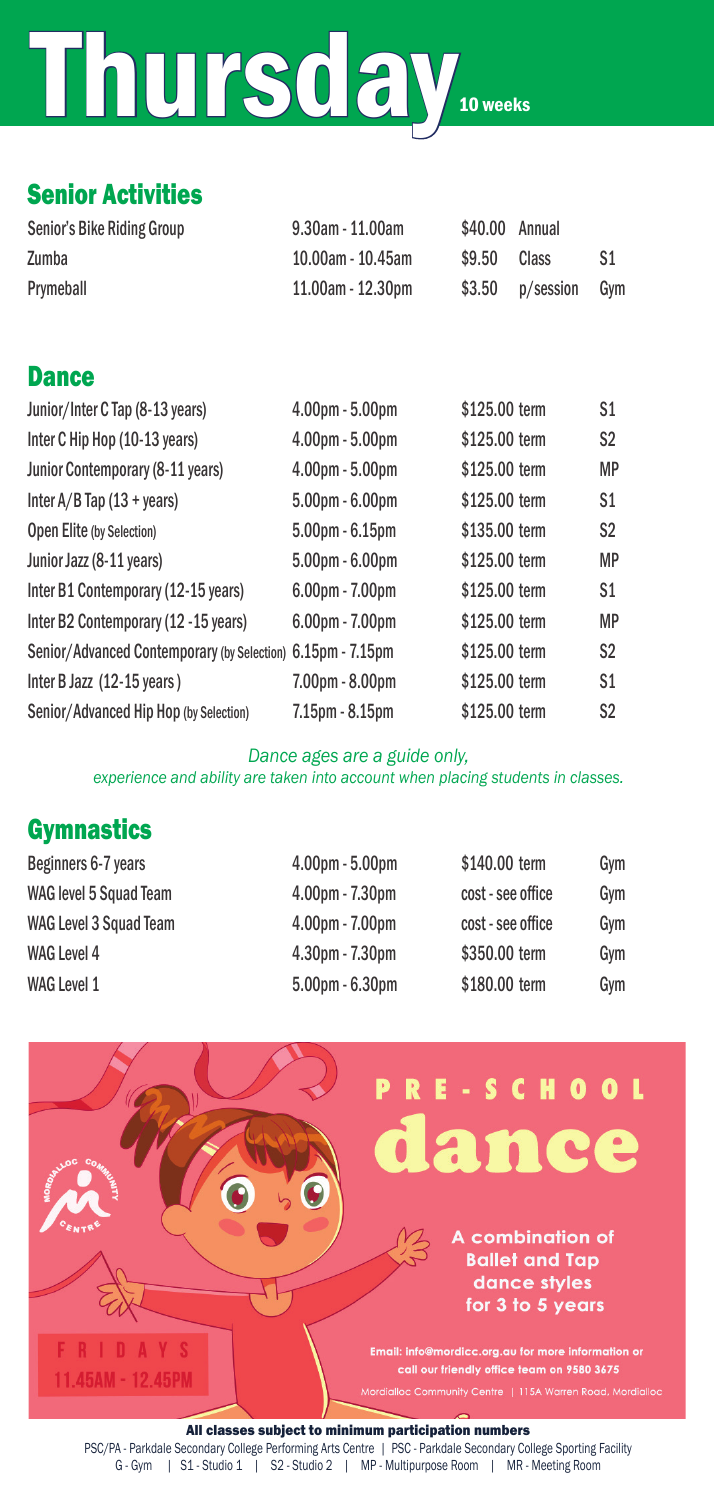## Friday<sub>10 weeks</sub>

### Kindygym

| 2 years                                  | 9.45am - 10.30am  | \$130,00 term   | Gym                    |
|------------------------------------------|-------------------|-----------------|------------------------|
| 3 years                                  | 10.30am - 11.15am | \$130.00 term   | Gym                    |
| 4-5 years                                | 11.30am - 12.30pm | \$140.00 term   | Gym                    |
| <b>Under 5's Dance</b>                   |                   |                 |                        |
| Kindy Dance (2-3 years)                  | 10.15am - 10.45am | \$95.00<br>term | S <sub>2</sub>         |
| Kindy Dance (3-4 years)                  | 11.00am - 11.30am | \$95.00 term    | S <sub>2</sub>         |
| Pre School Dance (Ballet/Tap) 3-5 Years) | 11.45am - 12.45pm | \$125.00 term   | S <sub>2</sub>         |
| <b>Senior Activities</b>                 |                   |                 |                        |
| Easy Exercise                            | 9.15am - 10.15am  | \$8.50<br>class | S1                     |
| Mahjong                                  | 10.00am - 12.00pm | \$3.50          | <b>MP</b><br>p/session |



### **Dance** Beginner Ballet (5-7 years) 9.00am - 9.45am \$105.00 term S1 Beginner Jazz / Tap (5-7 years) 9.45am - 10.45am \$125.00 term S1 Sub Junior Ballet (6-8 years) 10.45am - 11.45am \$125.00 term \$1 Junior Jazz (8-11 years) 11.45am - 12.45pm \$125.00 term S1

### *Dance ages are a guide only,*

*experience and ability are taken into account when placing students in classes.*

### **Gymnastics**

| Beginners 5-7 years       | 9.30am - 10.30am      | \$140.00 term     | Gym |
|---------------------------|-----------------------|-------------------|-----|
| WAG level 1               | $9.00$ am - 10.30am   | \$180.00 term     | Gym |
| WAG Level 2               | 10.30am - 12.30pm     | \$235,00 term     | Gym |
| WAG level 4 Squad Team    | $9.30$ am - $1.00$ pm | cost - see office | Gym |
| WAG Level 3               | 10.30am - 1.30pm      | \$350,00 term     | Gym |
| WAG level 4               | 10.30am - 1.30pm      | \$350,00 term     | Gym |
| <b>Fencing</b>            |                       |                   |     |
| Unisex $8 + \text{years}$ | $9.30$ am - 11.30am   | \$205.00 term     | МP  |